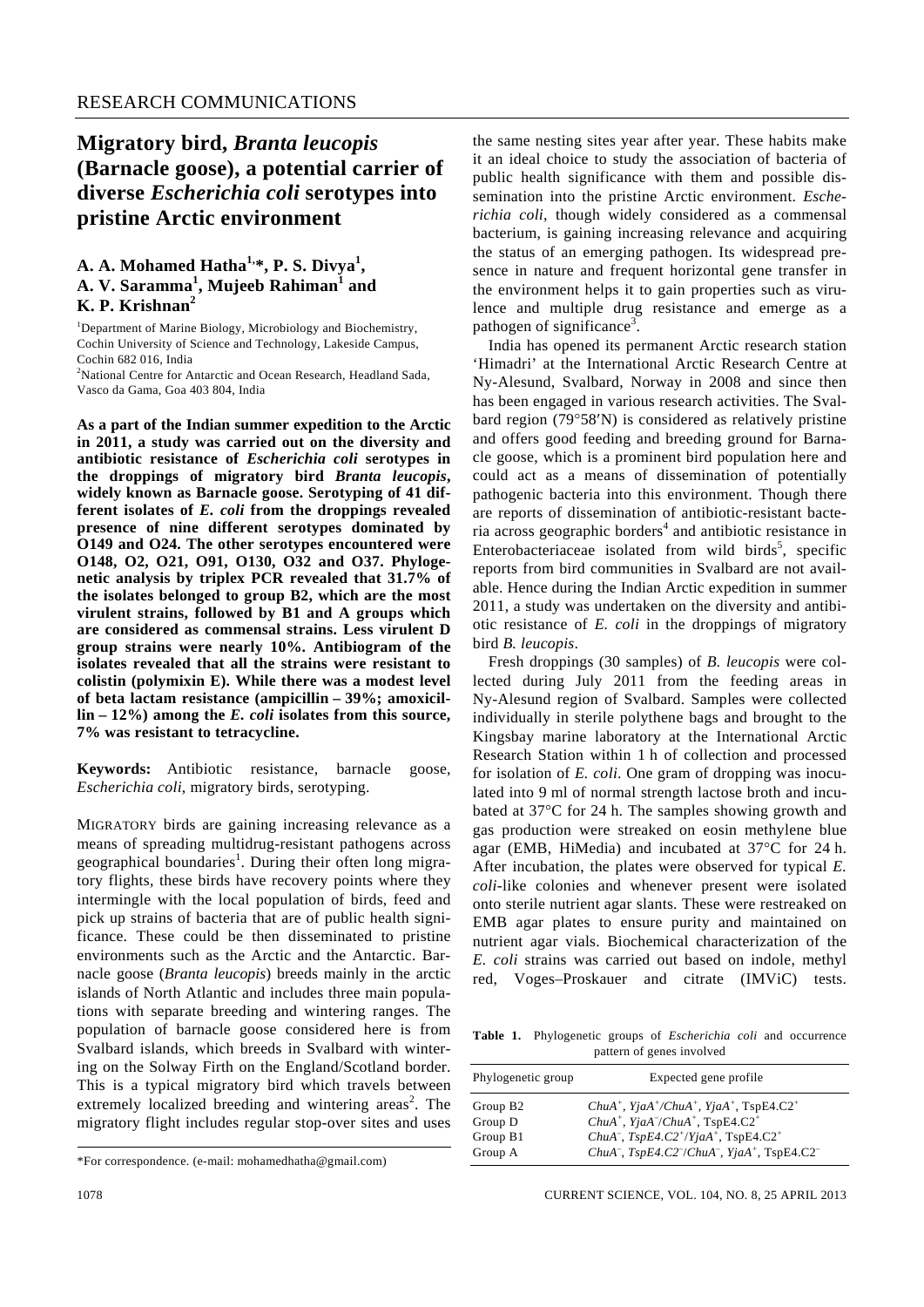| Serotype of<br>E. coli | Percentage<br>of incidence | Phylotype of<br>E. coli | Percentage of<br>incidence |
|------------------------|----------------------------|-------------------------|----------------------------|
| O149                   | 24.39                      | A                       | 17.07                      |
| O <sub>24</sub>        | 17.07                      | B1                      | 41.46                      |
| O148                   | 12.17                      | B <sub>2</sub>          | 31.7                       |
| O <sub>2</sub>         | 9.75                       | D                       | 9.75                       |
| O <sub>21</sub>        | 2.43                       |                         |                            |
| O91                    | 2.43                       |                         |                            |
| O130                   | 2.43                       |                         |                            |
| O32                    | 2.43                       |                         |                            |
| O37                    | 2.43                       |                         |                            |
| Rough/untypable        | 24.39                      |                         |                            |

**Table 2.** Percentage occurrence of various serotypes and phylogenetic groups of *E. coli* in the droppings of *Branta leucopis*



**Figure 1.** Gel showing amplification of *chuA*, *yjaA* and *TSPE4.C2* genes by triplex PCR.

Confirmed isolates were serotyped at the National *Salmonella* and *Escherichia* Centre, Kasauli, Himachal Pradesh.

 The phylogenetic group was determined by a triplex PCR method as described previously<sup>6</sup> (Table 1). The primers used were ChuA.1 (5′-GACGAACCAACGGT-CAGGAT-3′) and ChuA.2 (5′-TGCCGCCAGTACC-AAAGACA-3′), YjaA.1 (5′-TGAAGTGTCAGGAGA-CGCTG-3′) and YjaA.2 (5′-ATGGAGAATGCGTTCC-TCAAC-3′), TspE4C2.1 (5′-GAGTAATGTCGGGGCA-TTCA-3′) and TspE4C2.2 (5′-CGCGCCAACAAAGTA-TTACG-3′). This PCR is based on the amplification of two genes (*chuA* and *yjaA*) and one genomic fragment (TSPE4.C2). The optimized protocol was carried out with a PCR mix of 20 μl containing 1.5 mM MgCl<sub>2</sub>, 2.5 μl *Taq* buffer  $[(This (pH 9.0) at 25°C, KCl and Triton X-100)],$ 2 mM each of dNTP mixture, 20 pmol each of the primers, 2.5 U of *Taq* polymerase (GeNeiTM, India) and 1 μg of DNA template. The amplification consisted of the following steps: initial denaturation at 94°C for 5 min, followed by 30 cycles of denaturation (30 sec at 94°C), annealing (30 sec at  $55^{\circ}$ C) and extension (30 sec at  $72^{\circ}$ C), and a final extension step of 7 min at 72°C. PCR products were then electrophoresed on a 1.5% agarose gel (HiMedia, India), stained with ethidium bromide (GeNei<sup>TM</sup>, India) and visualized by Gel Documentation System (BioRad Gel Doc<sup>TM</sup> EZ Imager, USA).

CURRENT SCIENCE, VOL. 104, NO. 8, 25 APRIL 2013 1079

 Antibiograms and their interpretation were made using the disk diffusion method<sup>7</sup>, following the Clinical and Laboratory Standards Institute (CLSI) guidelines<sup>8</sup>. All *E*. *coli* isolates were examined for resistance to ampicillin (Amp, 10 mcg), amoxycillin (Amx, 30 mcg), ceftazidime (Cat, 30 mcg), chloramphenicol (C, 30 mcg), ciprofloxacin (Cip, 5 mcg), colistin (Cl, 10 mcg), co-trimoxazole (Cot, 25 mcg), gentamicin (Gen, 10 mcg), nalidixic acid (Na, 30 mcg), streptomycin (S, 10 mcg) and tetracycline (Te, 30 mcg). All the antibiotic disks used were from HiMedia.

 All the samples yielded positive isolation of *E. coli*. Serotyping of the strains revealed eight different serotypes; O149 (24.39%) was predominant whereas O24  $(17.07%)$  and O148  $(12.17%)$  were frequently encountered in the droppings of *B. leucopis* (Table 2). Phylogenetic analyses have shown that *E. coli* strains fall into four main phylogenetic groups A, B1, B2 and D (Figures 1 and 2). Dissemination of multidrug bacteria by Arctic birds into Siberia and Greenland regions of the Arctic<sup>4</sup> and antibiotic resistance among Enterobacteriaceae from wild birds such as gulls from North West Europe<sup>9</sup> have been reported. However, there are no reports on the phylotypes of *E. coli* in *B. leucopis* from Svalbard region. Our results highlight diversity of pathogenic phylotypes of *E. coli* in the droppings of this bird population. Most virulent extraintestinal strains belong to group B2 or less frequently, group D, whereas most commensal strains belong to groups A and B1 (ref. 10).

 Antibiogram of the *E. coli* strains revealed modest levels of resistance against beta lactam antibiotics such as ampicillin (39%) and amoxicillin (12%). The least resistance was detected against tetracycline (7%) and ceftazidime (2%). All the strains were sensitive to antibiotics such as ciprofloxacin, gentamicin, co-trimoxazole, nalidixic acid, streptomycin and chloramphenicol, indicating lack of selection pressure against these antibiotics. Drug resistance among the microbiota of Arctic birds was explained by various researchers as *de novo* development through spontaneous mutations<sup>11</sup>, horizontal gene transfer among natural reservoirs and bird microbiota<sup>12</sup>, and